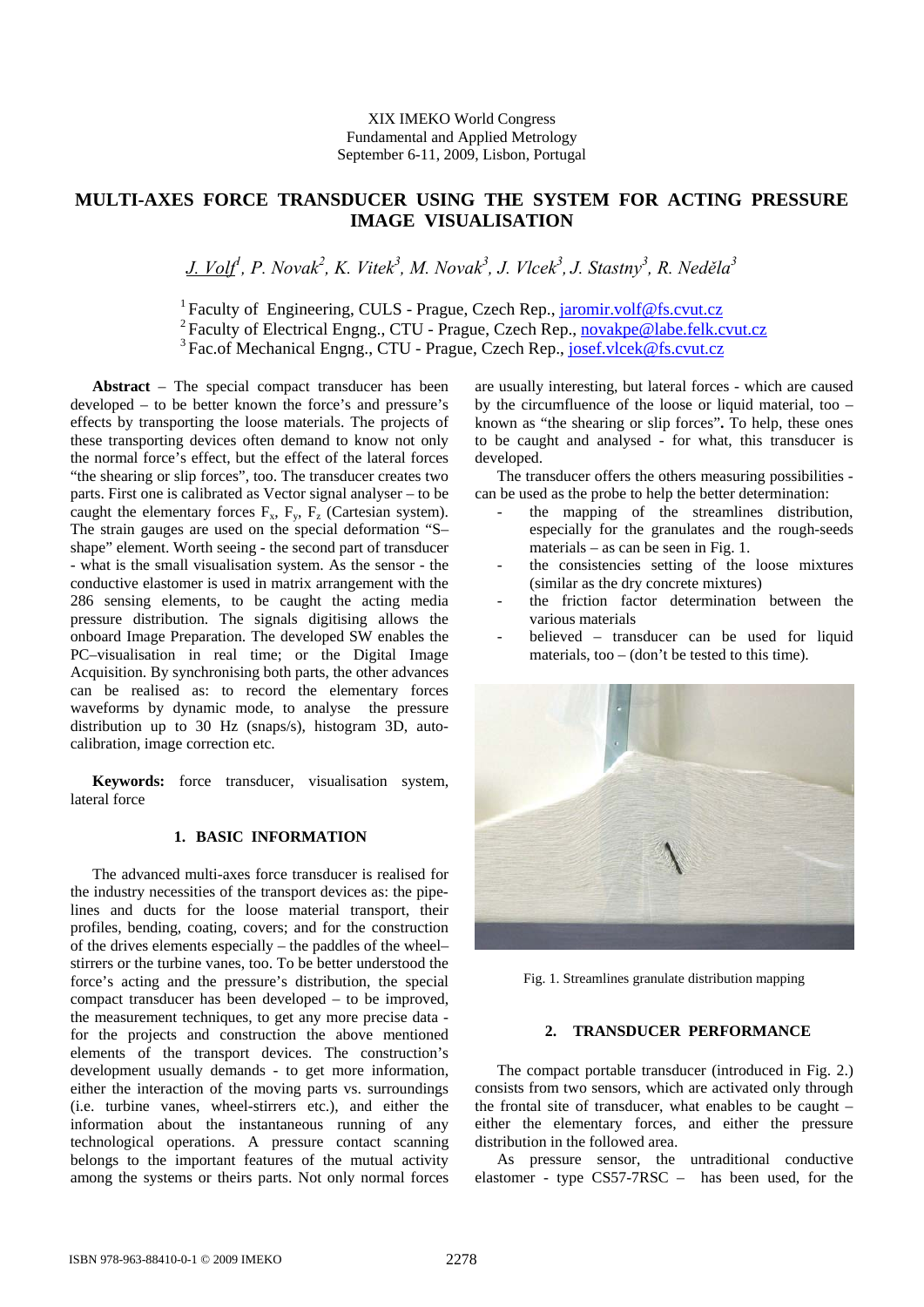original transducer design. For this high quality elastomer, the producer [3] - guaranteed practically no change in the mechanical qualities and in conductivity, too - during  $10<sup>6</sup>$ loading cycles. The experiments number has been started to be known the properties and behaviour of this pressure



Fig. 2. Transducer performance in loose material

sensing material (thickness 0,5 mm). The fundamental static and dynamic tests have been done, as (sensitivity; reproducibility; hysteresis; zero-stability, long time-stability, etc.); the other special problems have been solved, too – as (transducer cover; calibration).

The experiments results generated the pressure sensor design. The elastomer sheet is situated between 2 electrodes. The flexibility of the superficial electrode (FPC – flat printed circuits technology - used on Cuflex material, th. 0,05 mm) enables to be attacked the sensing elements. These ones are situated overall the front-site area (55x25 mm) **–** see Fig. 3. The perpendicular electrodes arrangement allows to be realised 286 sensing elements (1x1 mm - each). By this way - "the frontal sensor" is done. The used principle – by acting pressure (force) - the elastomer´s conductivity is changed, what is caught as electrical signal for the further processing.



Fig. 3. The transducer - Front-site sensing area

The elementary forces measurement is realised by means the second one sensor, tightly fixed the first one, with. The six-axis deformation is measured by using the special deformation element ("S-shape" Fig. 4.) – equipped with the strain gauges. This sensor measures the lateral forces in two axes, and the normal force – to be set the total pressure at the front-site area of the transducer, at the same time. Due to this fact, the correction and the auto calibration can be done for the first one sensor, too.

The demand - the enough rigidity, and to be damagingproof for the industry environment using – is rather difficult to insure, especially what concerns the frontal sensor coverlayer. For any no-sharp granulates, the silicon rubber seems to be quite well. The others transducer cover layers depend from the loading character, what determines the total thickness of this layer (about  $0.7 \text{ mm}$  – to this time). Except the frontal sensor, the transducer as a whole is situated in the stainless steel box, including the electronics for the frontal sensor.



Fig. 4. Detail of strain gauges "S-sensor"

# **3. RESULTS**

The PC-processing is preferred for the output signals of the multi-axes force transducer which supports the acting pressure Image Visualisation. The other demand, no complicated cabling has been respected, too – either from the view-point of user, and either from the view-point the interferences possibilities.

#### *3.1. Force sensor output*

The elementary forces to be evaluated  $-$  the 6 channels measuring unit is used. This one enables the standard signal processing for the strain gauges bridge-connection (as signal conditioning, amplification, A/D-converting etc.) – and therefore, the other details won't be given here. As an available unit can be used - e.g.: HBM-Spider 8; or similar. The elementary forces records (by the dynamic test) are introduced in Fig. 5. – as the "S-sensor" results : the Output voltage vs. Time dependence  $U = f(t)$ .



Fig. 5. Six channels - elementary forces wave forms Output voltage vs. Time dependence  $U = f(t)$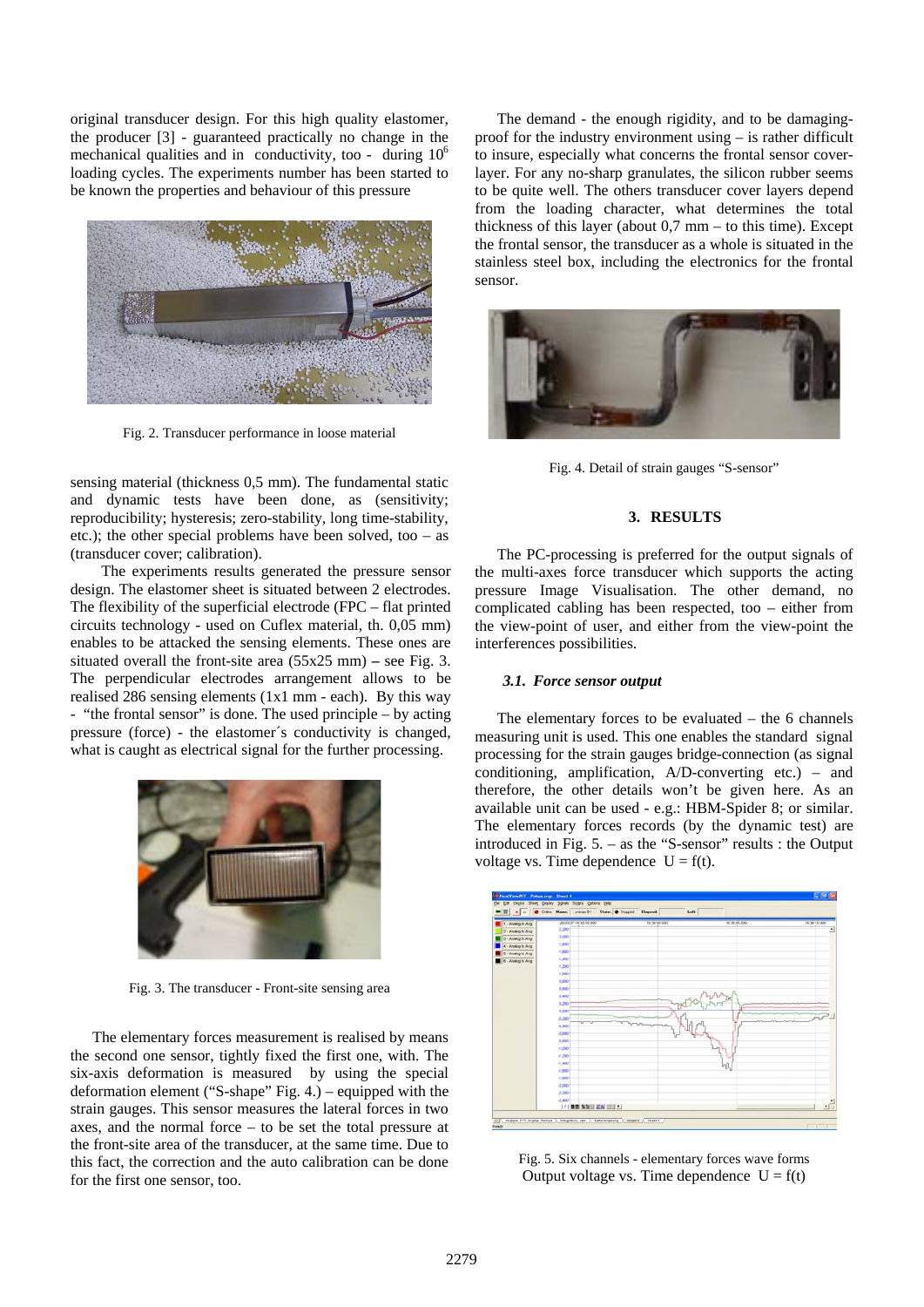The example of "S-sensor" calibration – by the sensitivity matrix determination (for 4 channels - only). The orientation of Cartesian system can be seen in Fig. 6.



Fig. 6. The orientation of Cartesian system for "S-sensor" - diagrammatically

Measurement results - for 4 channels  $U=(k_1, k_2, k_3, k_4)$  are given as product of elementary forces  $F=(F_x, F_y, F_z)$  vector and sensitivity matrix A(4x3 form) – unit [mV/N], expressed, as  $(1)$  and  $(2)$ :

$$
\begin{bmatrix} k_1 \\ k_2 \\ k_3 \\ k_4 \end{bmatrix} = \begin{bmatrix} +0.0037 & -0.058 & -0.179 \\ +0.0053 & -0.0168 & +0.136 \\ -0.00695 & -0.0377 & +0.175 \\ +0.1536 & -0.0064 & +0.002 \end{bmatrix} \begin{bmatrix} F_x \\ F_y \\ F_z \end{bmatrix}
$$
 (1)

$$
\Rightarrow U = A \cdot F \tag{2}
$$

By calculation of inversion matrix  $A_i$  we can calculate real forces  $F_x$ ,  $F_y$  and  $F_z$  (in Newton) for axes x, y and z – what can be set, as (3):

$$
F = A_i \cdot U \tag{3}
$$

Inversion matrix  $A_i$  has been set in form (4) – unit  $[mV/N]$ :

$$
A_{i} = \begin{pmatrix} -0.417 & 0.119 & -0.593 & 6.49 \\ -11.742 & -3.934 & -8.953 & 0.013 \\ -2.181 & 1.686 & 2.172 & 0.093 \end{pmatrix} .
$$
 (4)

#### *3.2. Pressure sensor output*

To be seen the acting pressure distribution on the frontal sensor – the simple interactive SW is developed. This one allows enough quite well Image Visualisation, by the results processing – as: 2D-model (Fig. 7.), 3D-MM (mountain model), 256 grey-scale levels or colour-palette, histogram, amplification, zoom. Simple statistics is implemented, too – as: min, max, mean.



Fig. 7. Front-site sensing area - Sensitivity test

#### *3.3. Transducer main features*

| Front-site measuring area            | $25x55$ mm        |
|--------------------------------------|-------------------|
| Number of sensors on front-site area | $286$ pcs         |
| Sensors array                        | $11 \times 26$    |
| Dimension of sensors                 | $1x1$ mm          |
| Grid resolution                      | $2 \text{ mm}$    |
| Max. normal force                    |                   |
| at front-site measuring area         | 300 N             |
| Max. normal force                    |                   |
| at one sensor                        | 6 N               |
| Max. shearing force                  | 100 N             |
| Number of digital levels             | 256               |
| Scanning frequency                   | $30$ Hz (snaps/s) |
| Overall transducer dimensions        | $30x60x160$ mm    |
|                                      |                   |

#### **4. CONCLUSION**

The main advantage of the qualitatively new Transducer is - to be caught and analysed the elementary forces, if only the frontal transducer-site is pressure-attacked. In the same time, the Image Visualisation of the pressure distribution in this pressurised area can be roughly introduced, too – what enables the special developed SW; and the comfort of the PC-data processing; then datalogging etc.

The application possibilities are concentrated mainly for the loose materials. Especially, the lateral forces – as "shearing and slip forces" are the object of interest; beside that – their relation to the normal force (including the pressure distribution in the followed area) can be set, too. Transducer is designed to be caught the conditions for the force distribution in the limited spaces, for example - on the paddles of the wheel-stirrers; or for the transporting pipelines profiles. Further, for the study-possibilities of the force distribution, which is generated during the movements of the loose or liquid materials. The advantage – (to be known the lateral forces) – can be used by judging such physical qualities, as: adhesion, viscosity, glueyness, and similar.